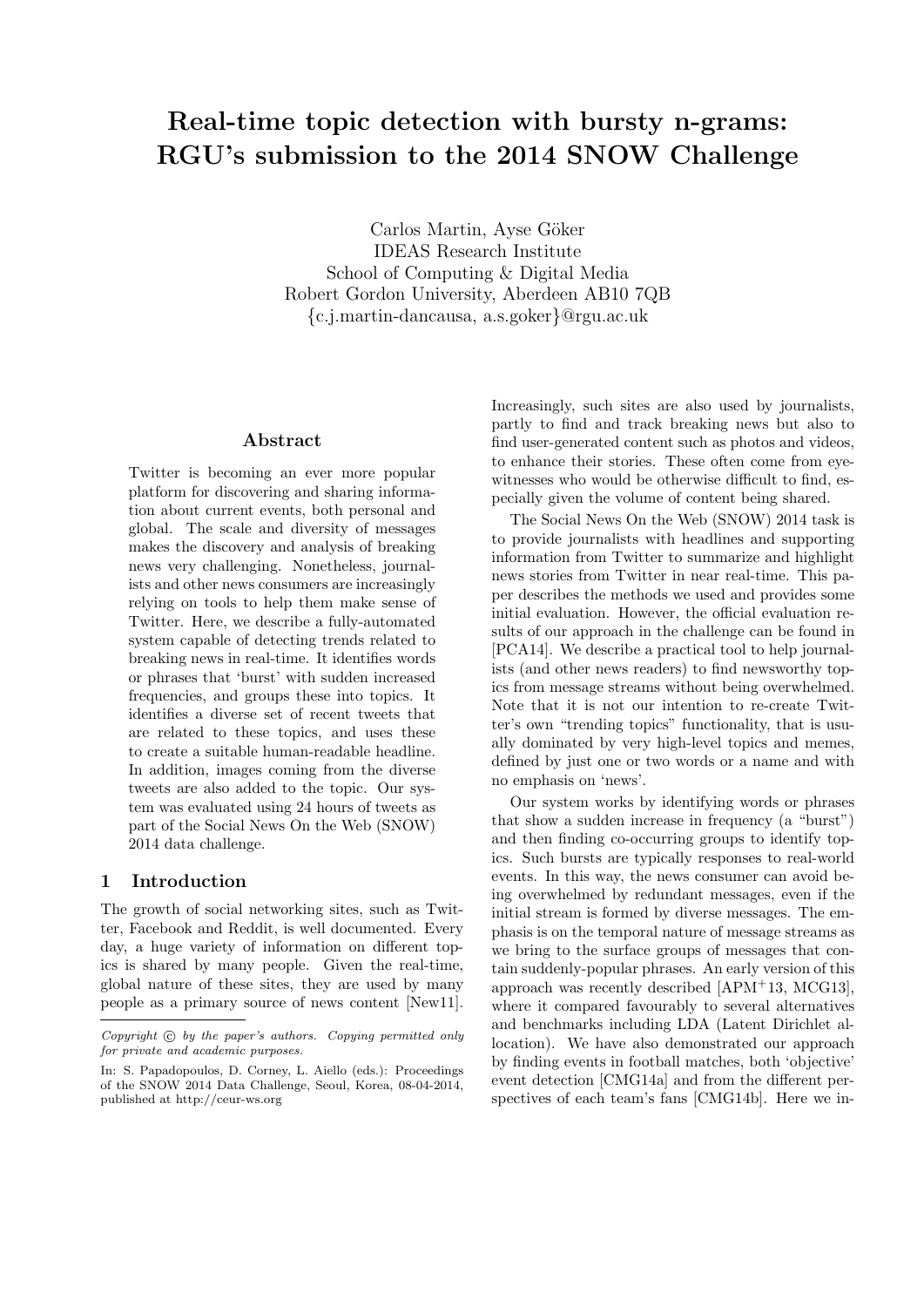clude improvements to the topic detection approach, the topic labelleling (i.e. adding human-readable headlines to stories) and the display of diverse, relevant tweets and images within each topic.

# 2 Related Work

Social media are now central to the work of news professionals, such as tracking stories on Twitter or Facebook, and hosting live blogs of ongoing events [New10] . Newman also describes the growth of collaborative, networked journalism, where news professionals draw together a wide range of images, videos and text from social networks and provide a curation service. Broadcasters and newspapers can also use social media to increase brand loyalty across a fragmented media marketplace.

Petrovic et al. [POL10] focus on the task of firststory detection (FSD) or "new event detection". They use a locality sensitive hashing technique on 160 million Twitter posts, hashing incoming tweet vectors into buckets in order to find the nearest neighbours and so detect new events and track them. This work is extended in Petrovic et al. [POL12] using paraphrases for first story detection on 50 million tweets. Their FSD evaluation used newswire sources rather than Tweets, based on the existing TDT5 datasets. The Twitterbased evaluation was limited to calculating the average precision of their system, by getting two human annotators to label the output as being about an event or not. This contrasts with our goal here, where our results will be compared against a fixed set of topics to estimate the topic-level recall, i.e. to count how many newsworthy stories the system retrieved.

Benhardus [Ben10] uses standard collection statistics such as tf-idf, unigrams and bigrams to detect trending topics. Two data collections are used, one from the Twitter API and the second being the Edinburgh Twitter corpus containing 97 million tweets, which was used as a baseline with some natural language processing used (e.g. detecting prepositions or conjunctions). The research focused on general trending topics (typically finding personalities and for new hashtags) rather than focusing the needs of journalistic users and news readers.

Shamma et al. [SKC11] focus on "peaky topics" (topics that show highly localized, momentary interest) by using unigrams only. The focus of the method is to obtain peak terms for a given time slot when compared to the whole corpus rather than over a given time-frame. The use of the whole corpus favours batch-mode processing and is less suitable for real-time and user-centred analysis, whereas our work here is designed for use in a live, real-time system.

Becker et al. [BNG11] also consider temporal is-

sues by focusing on the online detection of real world events, distinguishing them from non-events (e.g. conversations between posters). Clustering and classification algorithms are used to achieve this. Methods such as n-grams and NLP are not considered.

Zhang et al. [ZXM+] consider threads of tweets forming conversations. They concentrate on cleaning and merging topics to filter out a thread, and merging these to create global topics; replies and follow-up postings are used as evidence to assist this process. They collected data from the Sina Weibo microblog, with 1,100 threads in 16.5k postings.

# 3 Methods

In this section we describe various aspects of our proposed approach to topic detection and discuss how they work together. We consider "temporal document frequency-inverse document frequency" as a variation of the classic tf-idf to find trending terms at a specific point in time. We discuss methods to group these terms into topic-specific clusters and the use of n-grams to find phrases rather than isolated terms. We then describe adding human-readable labels to the topics, assigning diverse but relevant tweets to each topic and ranking the topics by significance, to avoid overwhelming the user.

## 3.1 BNgrams

Term frequency-inverse document frequency, or *tf-idf*, has been used for indexing documents since it was first introduced [SJ72]. We are not interested in indexing documents however, but in finding novel trends, so we want to find terms that appear more often in one time period than in others. We treat temporal windows (i.e. the set of all tweets posted between a start and end time) as documents and use them to detect words and phrases that are both new and significant. We therefore define newsworthiness as the combination of novelty and significance. We can maximise significance by filtering tweets either by keywords or/and by following a carefully chosen list of users, and maximise novelty by finding bursts of suddenly high-frequency words and phrases. This approach makes more sense in Twitter space due to number of characters limitation (140) making messages more focused and the high number of retweets and post copies of previous tweets.

This approach indexes all keywords from the posts of the collection, apart from other metadata, such as hashtags, entities, urls... The keyword indices, implemented using  $S\ddot{\text{o}}$  are organized into different time slots. In this approach, the index considers bigrams and trigrams for the post text. Once, the index is

<sup>1</sup>https://lucene.apache.org/solr/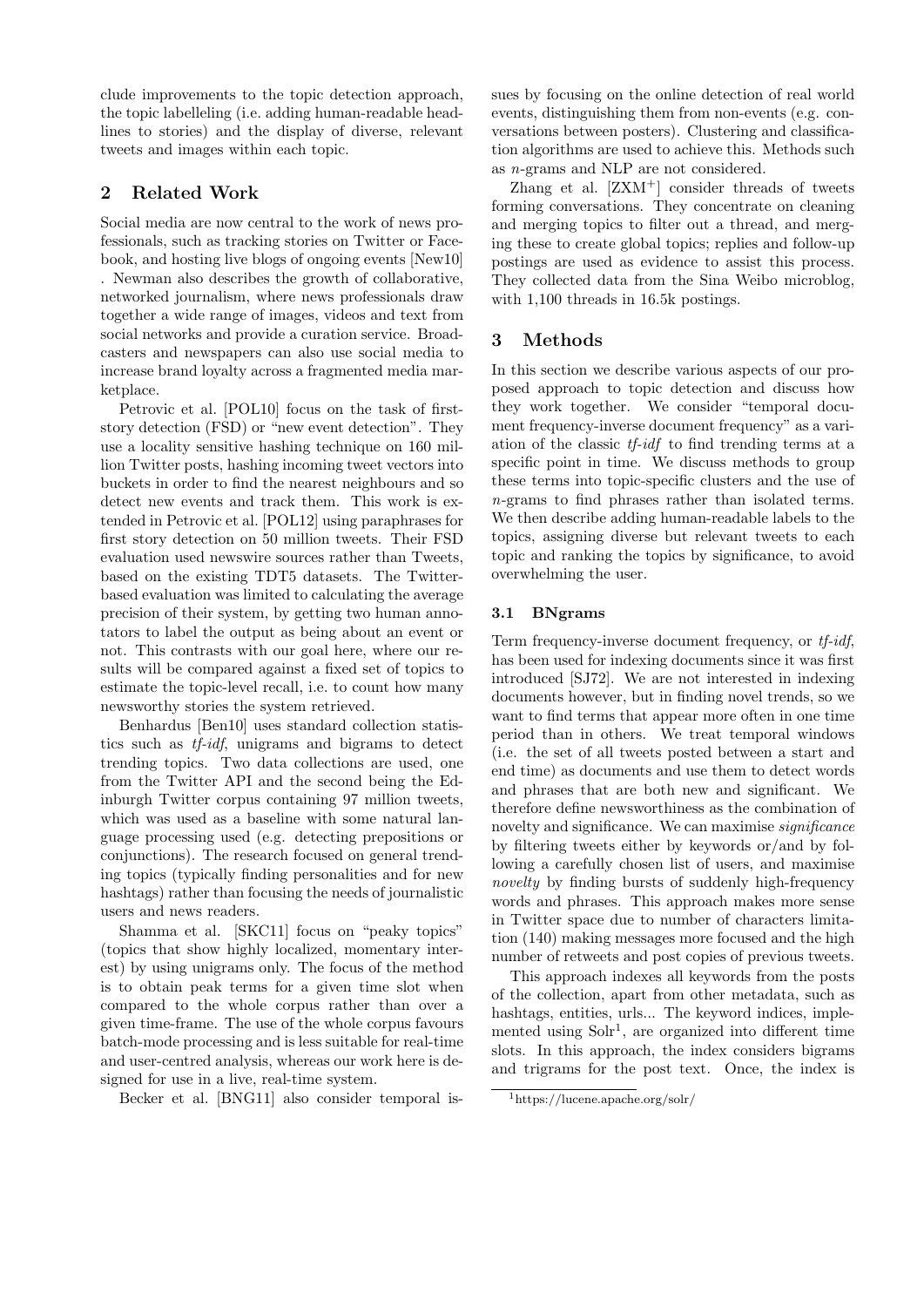created, we select terms with a high "temporal document frequency-inverse document frequency", or df $idf_t$ . The *df-idf<sub>t</sub>* score is computed for each term of the current time slot i based on its document frequency for this time slot and penalized by the logarithm of the average of its document frequencies in the previous s time slots:

$$
df - idf_{ti} = (df_{ti} + 1) \cdot \frac{1}{\log\left(\frac{\sum_{j=i}^{s} df_{t(i-j)}}{s} + 1\right) + 1}.
$$
 (1)

where  $s=2$  after doing some preliminary experimentation (where  $s=1, 2, 3$  were tested). This produces a list of terms which can be ranked by their  $df-idf_t$  scores. Note that we add one to term counts to avoid problems with dividing by zero or taking the log of zero. Based on experiments reported previously [APM+13, MCGM13] and subsequent work in the last months, we use entities, hashtags, urls, and  $n$ -grams as terms in this work. To maintain some word order information, we consider n-grams, i.e. sequences of n words. 2- and 3-grams are better options according to previous results [MCG13]. In general terms, we consider those terms that can be useful to describe a story properly. Regarding the entities, our approach includes Stanford 3-class named entity recognizer [FGM05] to detect person, organization and location entities. One of the strong points of using this algorithm is its efficiency as our target is to implement a system working in real-time. High frequency terms are likely to represent semantically coherent phrases. Having found bursts of potentially newsworthy terms, we then group together terms that tend to appear in the same tweets. Each of these clusters defines a topic as a list of terms.

## 3.2 Topic Clustering

An isolated word or phrase is often not very informative, but a group of them can define the essence of a story. Therefore, we group the most representative terms into clusters, each representing a single topic. A group of messages that discuss the same topic will tend to contain at least some of the same terms.

Hierarchical clustering, implemented in earlier versions of this approach [APM<sup>+</sup>13, MCG13] assigns each term to exactly one topic cluster. This may cause problems such as if one term (e.g. "Obama") is part of more than one simultaneous story (e.g. "Obama wins in Ohio" and "Obama wins in Illinois"). Several clustering algorithms allow for "partial" membership, such as Apriori algorithm. A preliminary study has been performed considering different topic clustering approaches for our approach [MCGM13].

The Apriori approach  $[AS^+94]$  finds all the associations between the most representative terms based on the number of tweets in which they co-occur. Each association is a candidate topic at the end of the process. In addition, no specific number of associations has to be specified in advance.

One parameter associated to this technique is support value which determines the minimum number of documents a group of terms (association) should share to be considered as an association or candidate topic. The value of this parameter represents a percentage of all the documents from the corresponding slot. Preliminary experiments considering different values of this parameter suggested to fix its value to 0. It means that no association/candidate topic is discarded.

In addition, maximal associations are obtained at the end of the approach to avoid overlaps in the final candidate topics set. We want one news story to appear as one candidate topic, and not to appear in several (near-)duplicate topics at once. The main idea of this approach is to remove all the associations whose keywords are contained in another association and sharing most of the topic tweets  $(> 70\%)$  with the previous one. This second requirement was introduced to confirm that both topics are talking about the same matter. This exact value is not critical, according to preliminary experiments.

To avoid possible duplications of similar topics in the same timeslot, a topic merging process was implemented to detect similarities between topics, based on the matching of similar topic terms (keywords, entities, hashtags and URLs). The terms are aggregated per topic and the most frequent ones are selected to be used in the merging process. The selection of a "partial" membership clustering approach makes the matching process between two topics easier as several topics could share the same term.

#### 3.3 Topic labeller

The editor of Buzzfeed recently told an audience of media specialists at Harvard University that headlines look increasingly like tweets<sup>2</sup>. Following this advice, we form a human-readable title for each topic by finding a representative tweet and then performing minimal editing for clarity. We score the set of tweets associated with a topic based on the number of topic terms (computed in the previous step) each tweet contains and number of times this tweet is duplicated in the timeslot. The similarity between tweets is computed as cosine similarity. The combined score is a weighted sum of these two components:

<sup>2</sup>http://perryhewitt.com/5-lessons-buzzfeed-harvard/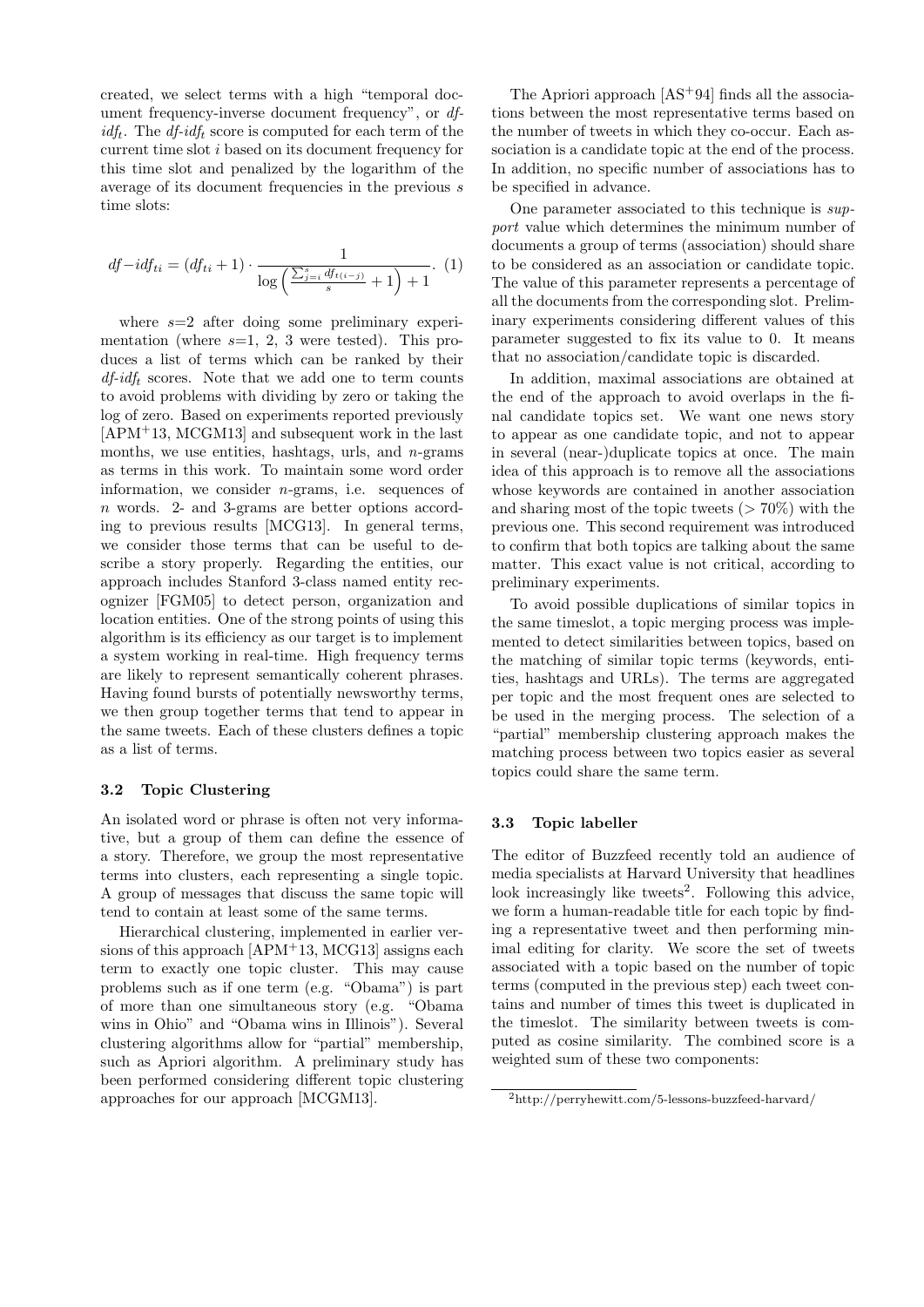| Raw tweet                                      | Clean tweet                 |
|------------------------------------------------|-----------------------------|
| :(RT @civicua: Free                            | Free $\#$ Venezuela         |
| $\#$ Venezuela ! $\#$ Ukraine                  | $\#$ Ukraine is with you!   |
| is with you! $\#$ eu-                          | $\#$ euromaidan Photo<br>by |
| romaidan Photo<br>$\mathbf{b}$                 | Liubov Yeremicheva          |
| Liubov Yeremicheva                             |                             |
| http://t.co/CRDoME5eOb                         |                             |
| Microsoft releases<br>$\bigcirc$ of $\bigcirc$ | Microsoft releases Office   |
| fice 2013 Service Pack 1                       | 2013 Service Pack 1         |
| http://t.co/9R4JiVSguk                         |                             |
| by @epro                                       |                             |

Table 1: Example of topic label based on clean tweet

| tw. score $=\alpha \cdot Norm.$ topic terms+ |     | two |
|----------------------------------------------|-----|-----|
| $(1 - \alpha) \cdot Norm. \ duplicates$      | (2) | sec |

where we use  $\alpha = 0.8$  to give more importance to the number of topic terms per tweet, as this tweet would be more connected to the main story of the topic. The two factors are normalized by dividing by the number of topic terms and the number of tweets in the timeslot respectively. The tweet with the highest score is selected and its text, after cleaning it (user mention, URL and abbreviations, such as RT and MT, removal), is set to the topic title. Examples of tweets before and after cleaning are shown in Table 1.

#### 3.4 Topic Items Population

As the tweet collection was indexed in Solr, we built Solr queries for each topic, composed of the most representative terms (entities, hashtags, URLs and ngrams) to retrieve all the tweets associated to this topic. In case of topics containing  $n$ -grams and entities, we consider those keywords close to the entities in the final Solr query to avoid noisy terms. We limit this selection to tweets whose publication time is earlier than the end time of the corresponding timeslot to simulate a live, real-time scenario. In addition, replies to these tweets are also considered as they can add people's view about the topic that could not be retrieved using text-dependent queries. In some occasions, popular tweets (with many retweets and replies) contain some spam replies with advertising purposes in most cases (see examples in Table 2).

To get diverse tweets per topic, we compute the cosine similarity between each pair of tweets and consider a threshold  $\beta$  to remove duplicates. After some preliminary experiments, we set  $\beta$  to 0.7. In addition, retweets are replaced with the original tweets if they are in the collection (otherwise the retweet is kept asis). Table 3 shows some examples of tweets with and without this diversity selection process where the last

| Topic                      | Useful Replies                    |
|----------------------------|-----------------------------------|
| Researchers Are Building a | - @mashable no more fake          |
| Lie Detector For Twitter   | accounts following us hope-       |
|                            | fully!                            |
|                            | - @mashable twitter is a          |
|                            | sanctuary for irony this          |
|                            | is pointless                      |
| Topic                      | Spam reply                        |
| Nigerian Islamists kill 59 | <b>@Reuters Man</b> Kanye         |
| pupils in boarding school  | high<br>$\mathrm{ugly}$ in<br>was |
| attack                     | school. See the<br>pics           |
|                            | http://t.co/od77TGWQYx            |

Table 2: Examples of the use of replies to populate topics

o tweets from the first column are ignored in the second one because they look similar to the first two tweets of the list.

Lastly, images are also retrieved per topic. If diverse tweets contain link/s to image/s in their metadata, they are also added to the topic details.

#### 3.5 Topic Ranking

To maximise usability we need to avoid overwhelming the user with a very large number of topics. We therefore want to rank the results by relevance. We rank topics according to the maximum  $df - idf_t$  value of their constituent terms. The motivation of this approach is assume that the most popular term from each topic represents the core of the topic. The top 10 topics are then selected for each timeslot (although this number is trivial to vary - for example, a mobile application may be designed to present fewer topics than a desktop application).

## 4 Data Collection

We crawled tweets for 24 hours using twitter-datasetcollector project provided by the organizers<sup>3</sup>. The crawler tracks four keywords (Syria, terror, Ukraine and bitcoin) and follows the users provided in the seeds.txt file.

Our final data collection is composed of 901,895 tweets and stored in Solr after filtering out the non-English tweets, extracting entities per tweet using Stanford algorithm and creating links between replies and retweets with their original tweets.

Figure 1a shows the distribution of tweets per 15 minutes timeslot for this final collection going from 18:00 25/2/2014 to 18:00 26/2/2014. The high peak detected from 20:00 to 22:00 on 25/2/2014 corresponds to sport tweets (mainly retweets and replies, see Figure 1c) related to Champions league matches that were

<sup>3</sup>https://github.com/socialsensor/twitter-dataset-collector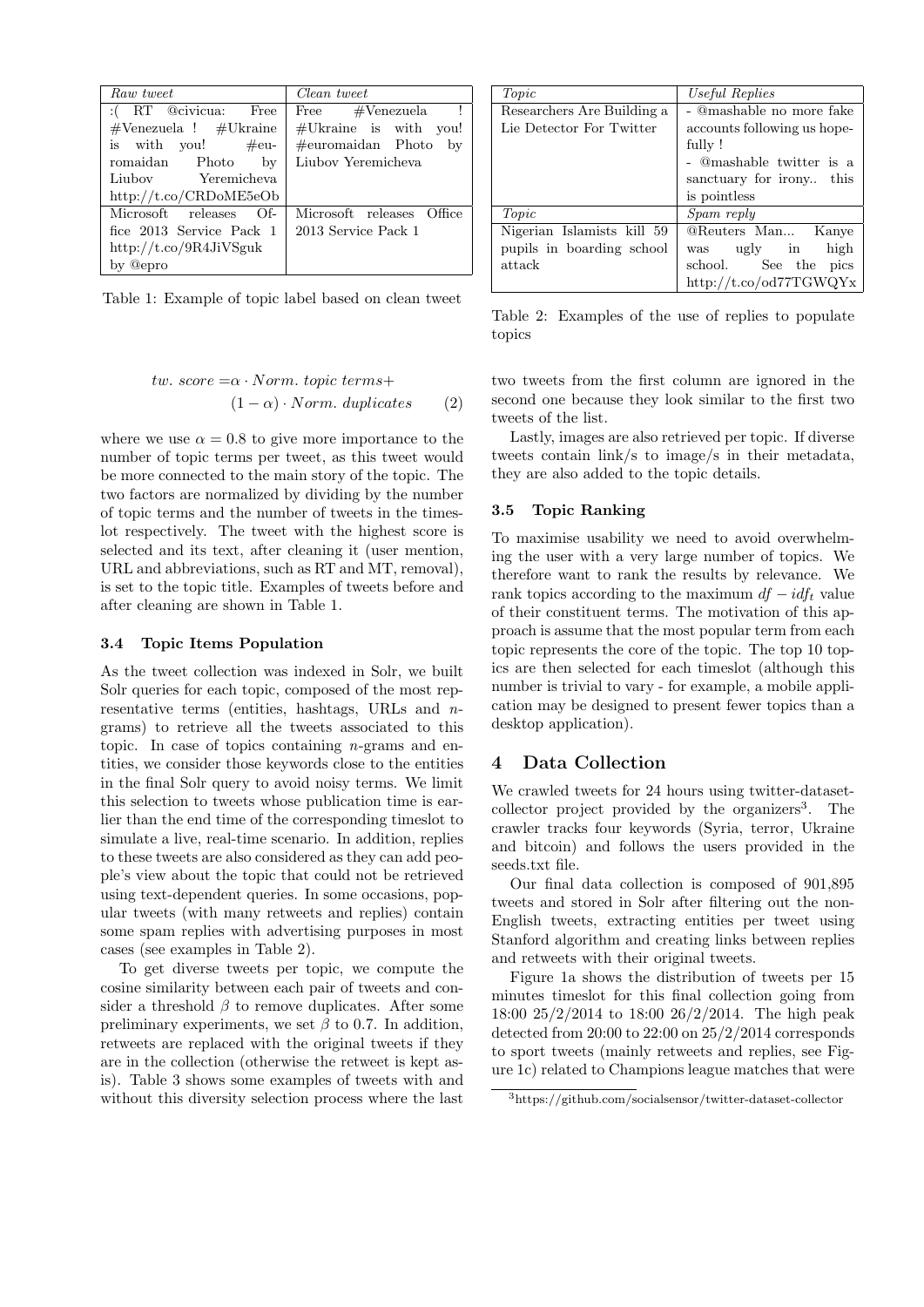| <i>Tweets without diversity filter</i>                  | <i>Tweets with diversity filter</i>                     |
|---------------------------------------------------------|---------------------------------------------------------|
| - Motorola plans to release new smartwatch this         | - Motorola plans to release new smartwatch this         |
| year and new version of Moto X in 'late summer'         | year and new version of Moto X in 'late summer'         |
| http://t.co/mLNl16fTxk by @epro                         | http://t.co/mLNl16fTxk by @epro                         |
| - Motorola reveals it's developing a smartwatch for re- | - Motorola reveals it's developing a smartwatch for re- |
| lease in 2015 $\#MWC14$ : http://t.co/WRTYShChgH        | lease in 2015 $\#MWC14$ : http://t.co/WRTYShChgH        |
| - Motorola plans to launch a smartwatch later this year | - Motorola plans to launch a smartwatch later this year |
| http://t.co/WISyqBNgOf                                  | http://t.co/WISyqBNgOf                                  |
| - In Transit From Google to Lenovo, Motorola            | - In Transit From Google to Lenovo, Motorola            |
| Announces Plans For New Wearables This Year             | Announces Plans For New Wearables This Year             |
| http://t.co/D7d8a $XRwq4$                               | http://t.co/D7d8aXRwq4                                  |
| - Motorola reveals it's developing a smartwatch to be   |                                                         |
| released soon http://t.co/00mYXDkEEr,                   |                                                         |
| - Motorola plans to launch a smartwatch later this      |                                                         |
| year (@dcseifert / The Verge) http://t.co/QrAMc8xirX    |                                                         |
| http://t.co/2zPxoOdgoS                                  |                                                         |

Table 3: Example of tweets without and with diversity filtering (using the cosine similarity of tweets) for the topic: "Motorola plans to release new smartwatch this year and new version of Moto X in late summer"

running at that time as there are some sport commentators in the newshounds list. In addition, the activity goes down at night hours as most of the newshounds are UK based, so it is more likely they were sleeping at these hours.

### 5 Results

The official evaluation results of our method in the Data Challenge are included in [PCA14]. Here, we summarise a few findings.

Figures 1b and 1c show the evolution of the number of tweets per timeslot containing the tracked keywords, posted by 'newshound' users, replies to 'newshounds' posts and retweets to 'newshounds' posts. Table 4 shows some representative topics associated to the tracked keywords. As can be seen in some cases, there is a strong connection between the topic timeslot and the peaks of the corresponding keyword in the chart. It confirms that our approach effectively detects topics based on the clustering of bursty terms.

In addition, our algorithm has been designed to work in real-time to keep the final users informed about the last trends in a reasonable time. According to our analysis, the BNgram approach produces a new set of topics per timeslot in 2 minutes on average, including indexing and topic detection steps. The experiments have been run in a standalone PC with 4GB RAM and an Intel CORE i3 processor.

## 6 Discussion

After doing a first analysis of our results and previous experimentation [APM<sup>+</sup>13, MCG13, MCGM13], we know that our BNgram approach can produce a good set of trending topics based on detecting trending terms and clustering them. Here, we have applied

this method to a news, challenging data set and extended the method with improved topic labelling and content diversity measures.

It has proven to be very challenging to determine the best label for each topic as they can easily become too specific or too general. For example, the topic label "Only one woman of color has ever won an award for Best Actress at the Academy Awards" may be too specific if the tweets within that topic mention different aspects of Academy Awards, but might be idea if that summarises what all the component tweets say. A related issue is the granularity of topics generally. To continue with this example, a higher-level story containing the same tweets and other, related tweets could be "Academy Awards results". There is no clear way to determine the "optimum" level of granularity of stories: even a brief examination of mainstream media stories shows that different stories at different levels of granularity are published all the time.

Populating topics with items based on queries could be improved with the addition of weights to the different query terms. This could be based on the  $df - idf$ scores of the terms, for example. The diversity of tweets per topic is managed by the chosen threshold for cosine similarity metric. For example, a lower similarity threshold in Table 3 could reduce even more the number of diverse tweets per topic. Some further research needs to be done to compute an optimal threshold, but maybe an adaptative approach could also be considered based on different aspects of the topic (for example, number of tweets).

Additionally, the inclusion of replies as topic tweets tends to improve the quality of the topics (as they are not text query-dependent, so new content can be added) but it needs refinement to avoid spam tweets as discussed earlier. While replies may contain new in-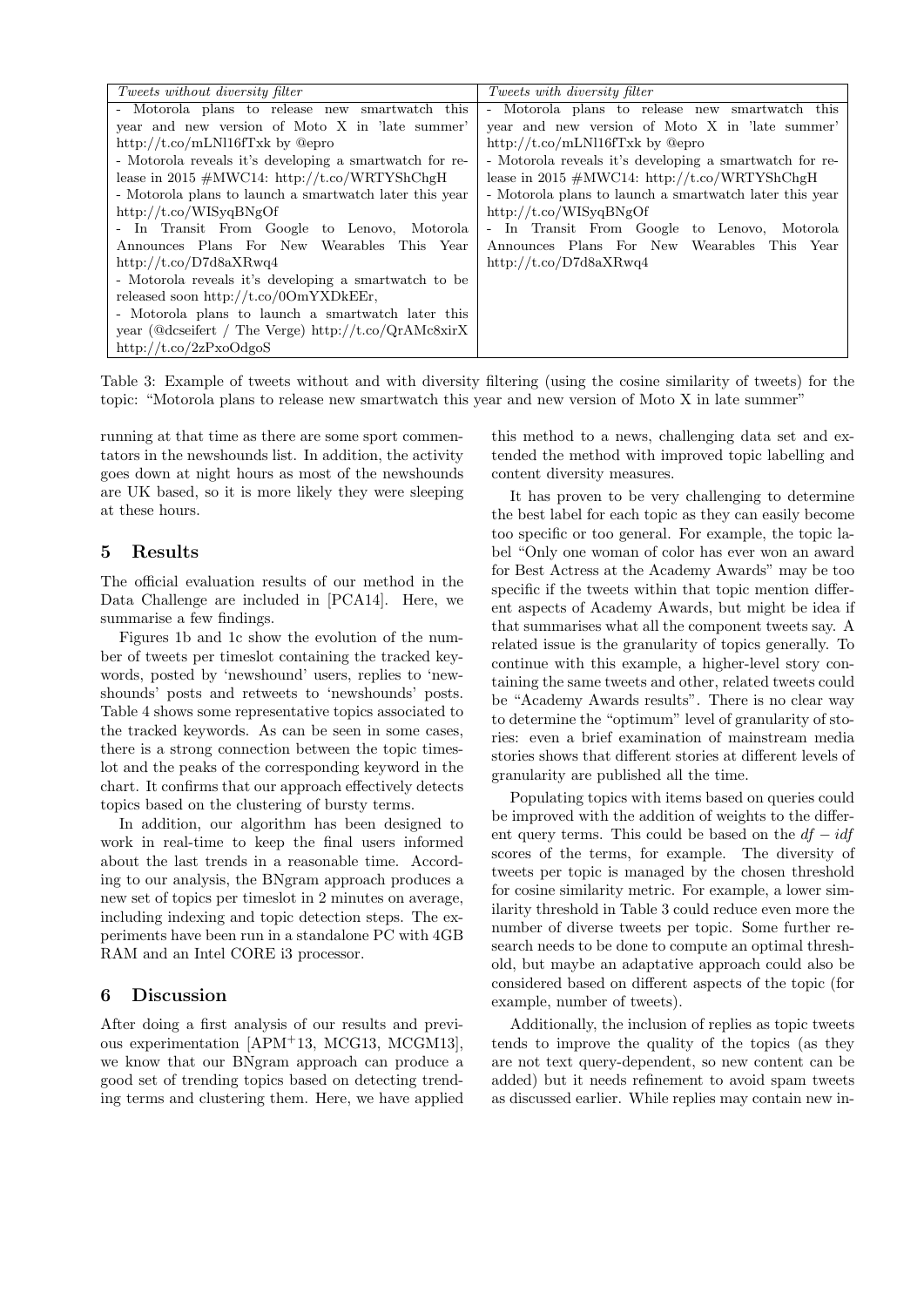

(a) Number of tweets per timeslot in the data collection

(b) Number of tweets per timeslot containing the tracking keywords



Date and time (GMT)

(c) Number of tweets per timeslot posted by news hounds, replies and retweets to newshounds' posts

Figure 1: Analysis of data test collection

## References

formation, they often are merely personal responses to messages, with no newsworthy content [ZXM+]. However, the aggregation of these replies could also be useful to do sentiment analysis of users' view about the topic and detect relevant keywords in the topic which could also be helpful for the spam detection process in replies.

## 7 Acknowledgments

This work is supported by the SocialSensor FP7 project, partially funded by the EC under contract number 287975. Thanks to Malcolm Clark, IDEAS RGU, for all his help with the evaluation.

- [APM+13] L.M. Aiello, G. Petkos, C. Martin, D. Corney, S. Papadopoulos, R. Skraba, A. Goker, I. Kompatsiaris, and A. Jaimes. Sensing trending topics in Twitter. Multimedia, IEEE Transactions on, 15(6):1268–1282, 2013.
- [AS<sup>+</sup>94] Rakesh Agrawal, Ramakrishnan Srikant, et al. Fast algorithms for mining association rules. In Proc. 20th Int. Conf. Very Large Data Bases, VLDB, volume 1215, pages 487–499, 1994.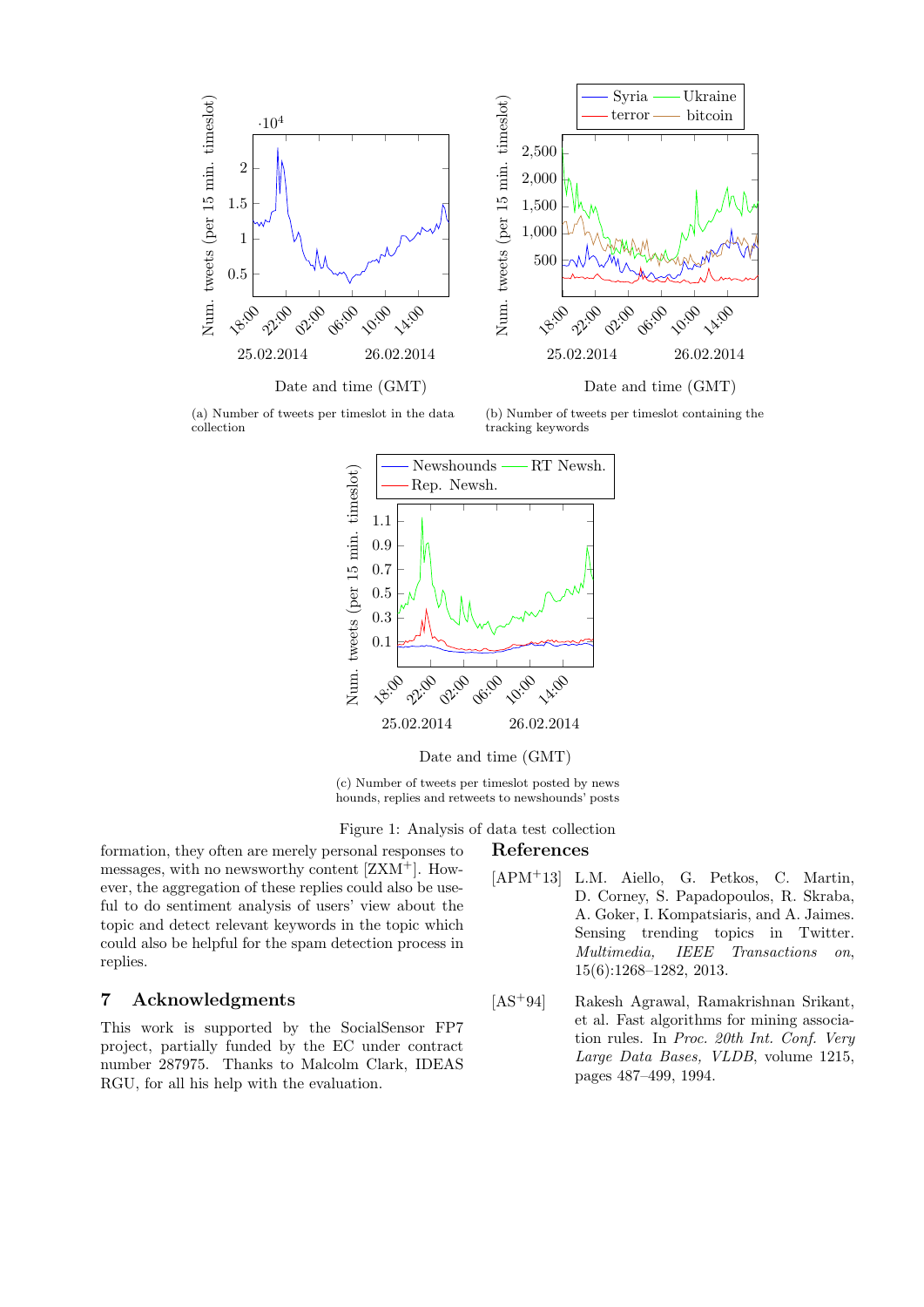- [Ben10] J. Benhardus. Streaming trend detection in Twitter. National Science Foundation REU for Artificial Intelligence, Natural Language Processing and Information Retrieval, University of Colarado, pages 1–7, 2010.
- [BNG11] H. Becker, M. Naaman, and L. Gravano. Beyond trending topics: Real-world event identification on Twitter. In Proceedings of the Fifth International AAAI Conference on Weblogs and Social Media (ICWSM11), 2011.
- [CMG14a] David Corney, Carlos Martin, and Ayse Goker. Spot the ball: Detecting sports events on Twitter. In European Conference on Information Retrieval ECIR2014, pages 449–454, Amsterdam, Holland, 2014.
- [CMG14b] David Corney, Carlos Martin, and Ayse Göker. Two sides to every story: Subjective event summarization of sports events using Twitter. In ICMR2014 workshop on Social Multimedia and Storytelling, April 2014.
- [FGM05] Jenny Rose Finkel, Trond Grenager, and Christopher Manning. Incorporating nonlocal information into information extraction systems by Gibbs sampling. In Proceedings of the 43rd Annual Meeting on Association for Computational Linguistics, ACL '05, pages 363–370, Stroudsburg, PA, USA, 2005. Association for Computational Linguistics.
- [MCG13] Carlos Martin, David Corney, and Ayse Goker. Finding newsworthy topics on Twitter. IEEE Computer Society Special Technical Community on Social Networking E-Letter, 1(3), September 2013.
- [MCGM13] Carlos Martin, David Corney, Ayse Göker, and Andrew MacFarlane. Mining newsworthy topics from social media. In BCS SGAI SMA 2013 The BCS SGAI Workshop on Social Media Analysis, pages 35–46, 2013.
- [New10] Nic Newman. #ukelection2010, mainstream media and the role of the internet. Reuters Institute for the Study of Journalism working paper, July 2010.
- [New11] Nic Newman. Mainstream media and the distribution of news in the age of social discovery. Reuters Institute for the Study of Journalism working paper, September 2011.
- [PCA14] Symeon Papadopoulos, David Corney, and Luca Maria Aiello. Snow 2014 data challenge: Assessing the performance of news topic detection methods in social media. In Proceedings of the SNOW 2014 Data Challenge, 2014.
- [POL10] S. Petrovic, M. Osborne, and V. Lavrenko. Streaming first story detection with application to Twitter. In Proceedings of NAACL, volume 10, 2010.
- [POL12] S. Petrovic, M. Osborne, and V. Lavrenko. Using paraphrases for improving first story detection in news and Twitter. In Proceedings of HTL12 Human Language Technologies, pages 338–346, 2012.
- [SJ72] Karen Spärck Jones. A statistical interpretation of term specificity and its application in retrieval. Journal of Documentation, 28(1):11–21, 1972.
- [SKC11] D.A. Shamma, L. Kennedy, and E.F. Churchill. Peaks and persistence: modeling the shape of microblog conversations. In Proceedings of the ACM 2011 conference on Computer supported cooperative work, pages 355–358. ACM, 2011.
- $[ZXM^+]$  J. Zhang, Y. Xia, B. Ma, J. Yao, and Y. Hong. Thread cleaning and merging for microblog topic detection. In Proceedings of the 5th International Joint Conference on Natural Language Processing, pages 589–597.